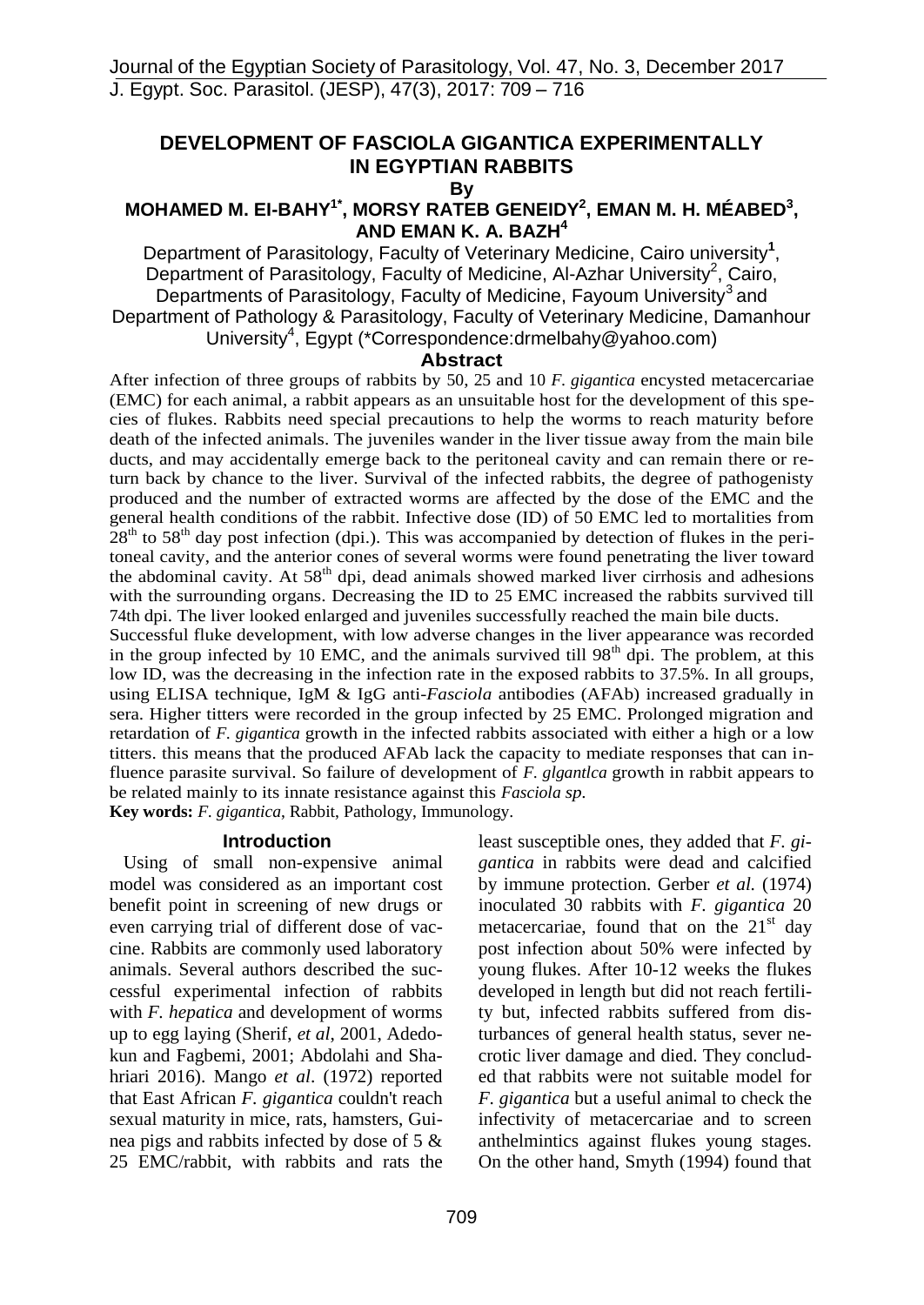after infection of rats by *F. hepatica,* the rat's antibody-mediated cytotoxicity responses killed larval stages and young flukes as they migrate across the body cavity and through the liver. He added that sheep also, responded immunologically and produced anti-fluke antibodies, but these antibodies appeared to lack the capacity to mediate responses that can influence parasite survival. But, with *F. gigantica,* there was no data about its development till egg deposition in rabbit except three Egyptian papers. These were Ezzat and Abdel Ghani (1960), Hassanain *et al.* (1990) and EI-Sayad (1997) who infected rabbits by 30 EMC of *F. gigantica* and detected mature flukes that gave up to 180 EPG (egg/gm feces).

 Around this wide deference between the local and foreign studies as regard susceptibility of rabbits to *F. gigantica,* and the real need of a small economic animal model for accurate evaluation of new fasciolicidal drug or vaccine, or even trials of different doses of vaccine, the present study aimed to evaluate rabbit as a non-expensive laboratory animal model for our native *F. gigantica.*

The study aimed to clarify the condition under which rabbits can survive till *F. gigantica* reached sexual maturity. This was done by infecting rabbits with different doses of EMC and evaluated the effect of the dose on the fluke survival in the infected rabbit, changes in liver, fluke age and size. Also to clarify the role of antibodies produced post infection on retardation of juvenile growth and migration outside the liver or this related to rabbit innate resistance.

## **Material and Methods**

 This study was designed and approved by Faculty of Veterinary Medicine, Cairo University Ethics Committee and was performed in accordance with the ethical standards laid down in the 1964 Declaration of Helsinki, and that of Faculty of Medicine, Al-Azhar University. The study was carried out from April to September 2017.

Preparation of EMC: *F. gigantica* EMC

were collected from laboratory breed *Lymnaea natalensis* 25-28 dpi of each snail by 4-5 miracidia under laboratory conditions. These miracidia hatched after incubation of *F. gigantica* eggs isolated from gall bladder of freshly slaughtered *F. gigantica*  infected buffaloes (EI-Bahy *et al,* 2014). EMC were collected and stored on cellophane sheet at 4°C till used after 5-8 days.

 Infection: Thirty-two white New Zealand rabbits (1.5-2kg each) divided into 4 groups of eight rabbits each. Each rabbit in GI was infected by 50 *F. gigantica* 8 days old EMC, rabbits in GII were infected each by 25 EMC, and in GIII were infected by 10 EMC each. GIV were kept as non-infected control. Before infection, rabbits were fastened for 24 h, ID of EMC were placed on a cellophane sheet, enclosed inside lettuce and were put over the roots of rabbits' tongues. The mouth was kept closed by hand and observed for another half an hour to ensue completed swallowing without regurgitation. Then rabbits were maintained on dry food and water until the end of the experiment.

 Slaughtering time and Post-mortem examination (PM): The infected rabbits were kept to live as long as possible. PM examination was applied on any of one died naturally at any post infection time. At 120dpi (Adedokum and Fagbemi, 2001) all rabbits were slaughtered, abdominal cavities were dissected out, degree of adhesions and colour of peritoneal fluid were recorded. Viscera and liver surfaces were macroscopically inspected by a hand lens  $(x10)$ . Liver was extracted out to a Petri-dish with warm distilled water  $(35-37^{\circ}C)$ . Abdominal cavity and other visceral surface were washed three times with warm water, which was collected, sieved and examined for any worms or part of them. Rabbits' liver surfaces were inspected for necrotic migratory furrows, if present; they were dissected to extract the juvenile flukes (EI-Bahy *et al*, 2014). Liver was then sliced into small pieces in warm water and examined under a binuclear microscope. All worms or anterior pieces of wor-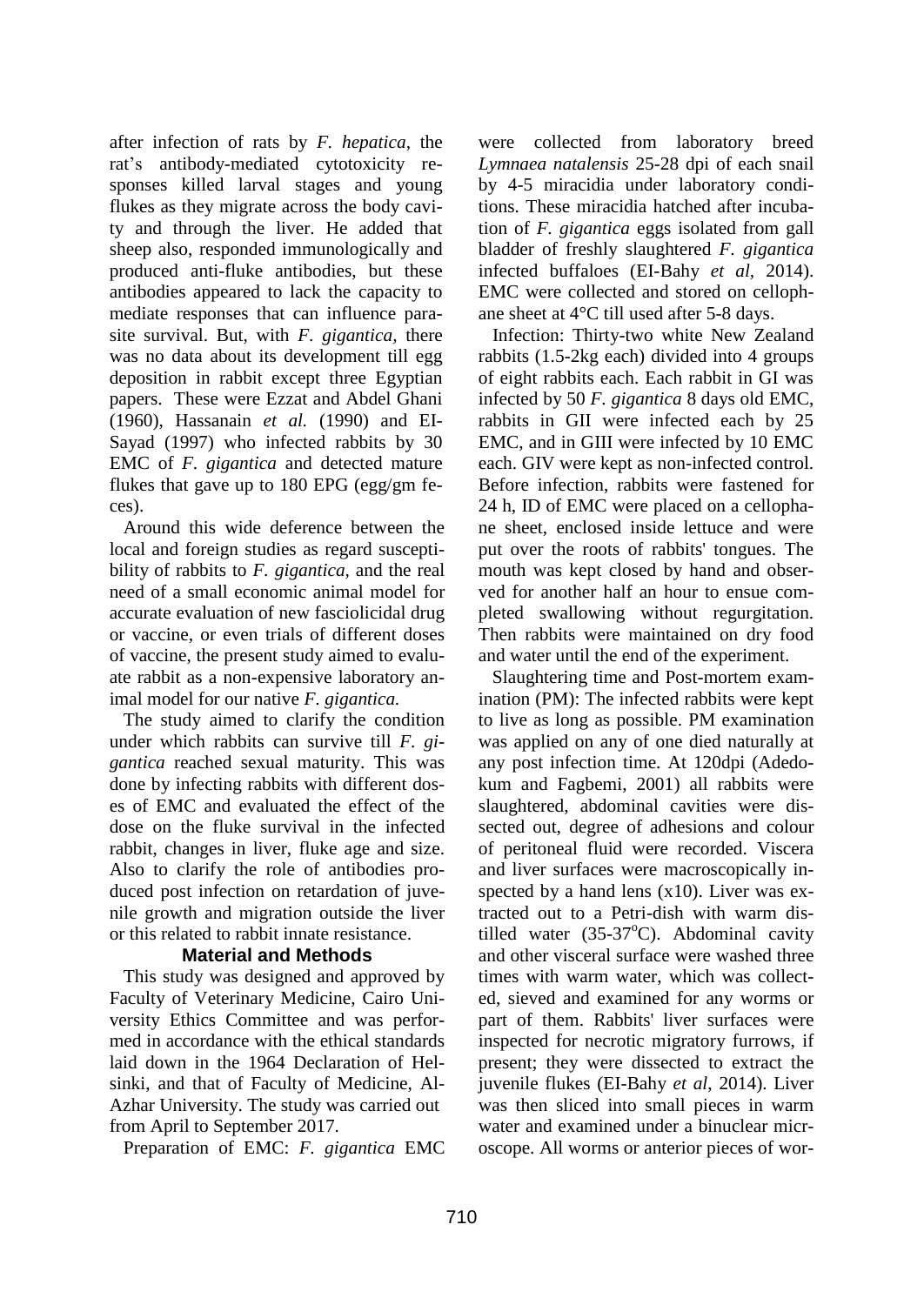ms recovered from liver or peritoneum were collected, counted, compressed, fixed, stained and mounted in Canada balsam (Pritchard and Kruse, 1982). Measurements were taken by micrometre eye-piece, minimum and maximum values were recorded separately.

 Serological study: ELISA was applied to evaluate the antibody response to *F. gigantica* experimental infection in rabbits in relation to dose and time PI.

 Serum samples: Blood samples (1-3ml) were collected from ear vein of each rabbit (infected and control) at  $1, 2, 4, 6, 8, \& 10$ weeks PI., left to clot and sera were stored.

 Antigen used: *F. gigantica* excretory secretary antigens (ES) was prepared (Abdolahi and Shahriari, 2016). Fresh worms extracted from an infected buffalo gall bladder and washed 3 times in PBS, were incubated in PBS (pH 7.2, 1worm/5ml) for 3 hrs at 37°C. The supernatant was isolated by cool centrifugation at 10000 rpm for one hr. Antigenic protein content was determined after Lowry *et al.* (1951), allocated into 1ml vials and stored at  $-20^{\circ}$ C until needed.

 Reference control sera (rabbit hyperimmune sera, HIRS): Three (2 months old) white New Zealand rabbits, parasite-free, maintained under specific pathogen-free condition with suitable humidity and temperature, at Department of Parasitology, Veterinary Medicine, Cairo University. HIRS were prepared (Tang *et al*, 2015) with modification. Pre-immune sera were collected before immunizations (as negative control). Rabbits were subcutaneously immunized with 1.2mg protein of ES Ag, emulsified 1:1 (v/v) with mineral oil as adjuvant, followed by three boost immunizations at 2-week intervals with 0.4mg protein with same adjuvant. Two weeks after the last immunization, rabbits were bled from the ear vein for serum collection. The sera were stored at -20°C until used as positive control.

 ELISA evaluated the antibodies against *F. gigantica* developed in rabbit in relation to dose and time post infection (PI.) after Liu *et al*. (2015) with little modification. Each plate was coated over night with antigens at optimal dilution 4ug/ml in coating buffer (optimal dilutions of various reagents were determined by checkerboard titration.). After washing, sera and reference control hyperimmune sera at 1:100 dilutions were added (100ul/well), incubation at 37°C for 90 minutes, and plate was washed and goat anti-rabbit IgM & IgG horseradish peroxidase conjugate (Sigma) were used at 1:2000 dilution. Ortho-phenylenediamidine-OPD was added as 340ug/ml substrate buffer. Absorbance was read at 450nm using a Titerteck multiskan ELISA reader. Positive ELISA optical density= mean value of negative control  $+2$ folds of standard deviation. Sera of 5 rabbits on same day PI and 5 controls were tested separately, two wells for each. Mean of each & five rabbits were recorded as one value. Positive ELISA was compared with control on same time PI (Liu *et al*, 2015).

## **Results**

 Infection of 8 rabbits each by 50 *F. gigantica* EMC GI showed a marked dangerous effect on liver and general health conditions causing death within 58 d.p.i. P.M. examination of two rabbits died at  $28<sup>th</sup>$  &  $30<sup>th</sup>$  d.p.i. showed liver surface creamy colour with pink rounded spots 1-2mm in diameter and short streaks up to 7x1-2mm specially on right lobe periphery close to duodenum. Anterior cones of two worms penetrated liver surface towards abdominal cavity. Extra-hepatic, bile ducts were normal without gross peritonitis on surface. Two small worms of 3.5x1.0mm & 5x1.5 mm were detected in peritoneal wash of rabbit died at  $30<sup>th</sup>$  d.p.i.

Liver maceration after that gave 8 & 5 worms little longer than that of peritoneum (6.4-7.6x1.0-1.6mm). The rest of the infected rabbits died at  $56<sup>th</sup>$  d.p.i. (2),  $57<sup>th</sup>$  d.p.i. (one) and  $58<sup>th</sup>$  d.p.i.. (3). During these 3 days, 19 juvenile flukes were extracted from liver (size ranged from 13.3-14.6x1.2-1.6 mm) and 10 worms were in the peritoneal wash (size ranged from 9-11x1-1.4mm) The livers were enlarged firm in consistency, irregular surface, with a thick superficial co-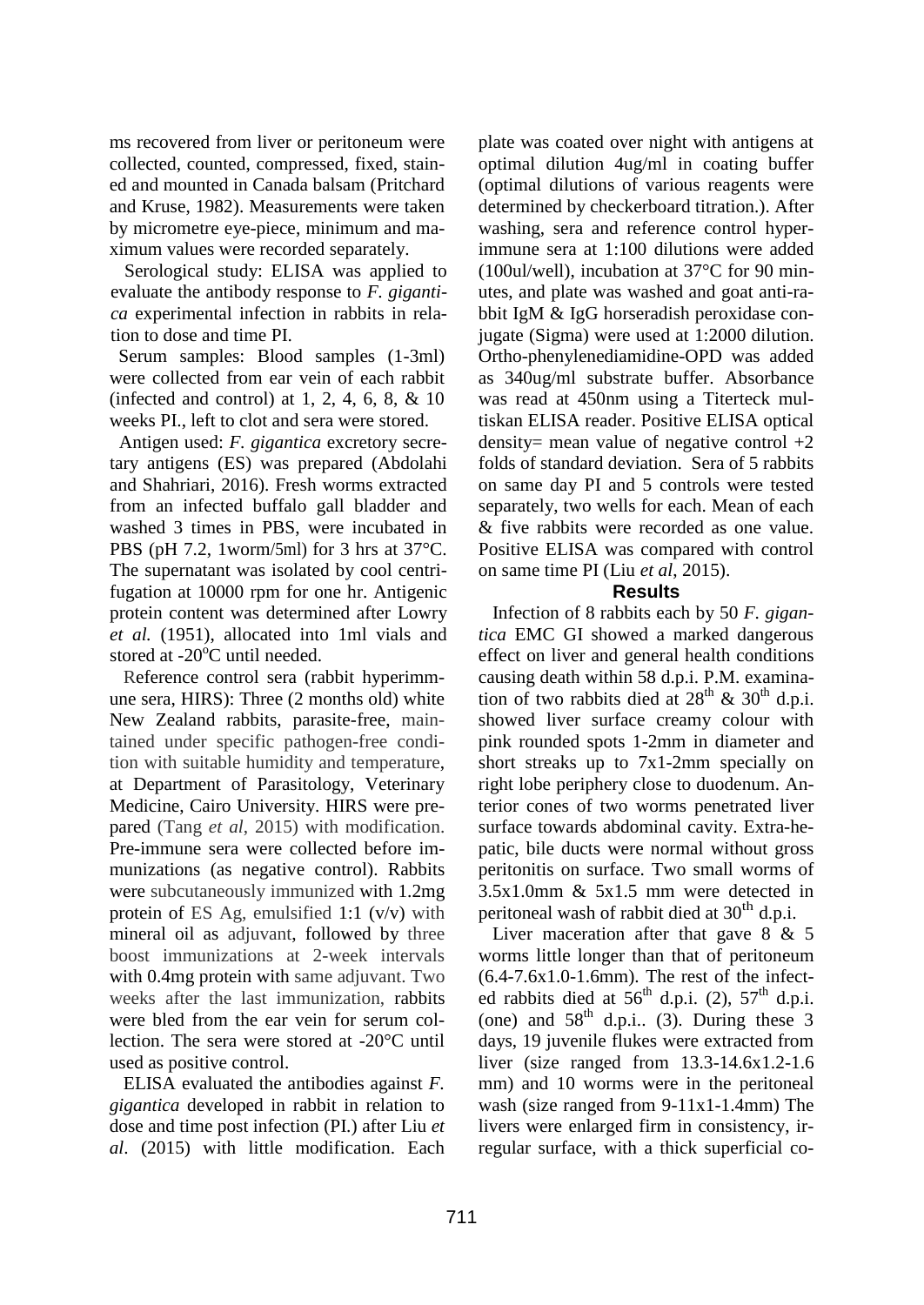vering layer of firmly adherent fibrin, whitish in colour connecting liver to surrounding organs. This layer caused firmly adhesion between the liver lobes, unusual pale colour, grossly enlarged (79gm) and firm in consistency. Slaughtering of two controls on same days showed liver normal smooth glistening with weight of 54 gm.

 Peritoneal cavities of infected rabbits died at  $56<sup>th</sup>$  to  $58<sup>th</sup>$  d.p.i. showed whitish fibrous substances with peritoneal fluid in-between. Rabbits were severely emaciated. Internal organs and muscles were pale in colour with poorness symptoms. Gall bladder was not grossly enlarged but bile was dark brown in colour. Some worms were more superficially at the periphery of the lobs clearing either migration to or from peritoneal cavity with low sensitivity towards bile ducts.

 With decreasing EMC dose to 25/rabbit was the time of first mortality delayed to 58<sup>th</sup> d.p.i. (3), then at  $73^{th}$  d.ph.i. (1) but 4 died at  $74^{\text{th}}$  d.p.i. Those died at  $85^{\text{th}}$  d.p.i. didn't have severe inflammation or adhesion recorded at same time in G1. Liver was little enlarged, with nearly smooth surface. Three worms were found in peritoneal wash and 12 were extracted from liver tissue near surface lesion. One rabbit died at  $73<sup>rd</sup>$  d.p.i. showed marked lesion of worm penetration on liver surface but none was extracted after maceration. At 74<sup>th</sup> d.p.i. four rabbits died from infection were emaciated and weak on day  $50<sup>th</sup>$ p.i.

 The liver enlarged with smooth surface (68 gm), capsule was transparent with neither rough thick fibrin on surface nor adhesion with surrounding organ. Fourteen worms were extracted livers, with length varied from 14.5-16.5x2-3mm. Those extracted from the main bile duct near the hilus region of 2/rabbits were in peritoneal wash, but none in peritoneal cavity. The worms were smaller (12.5-14.5x2-3mm). Two controls slaughtered at  $74<sup>th</sup>$  day had normal smooth brownish liver with mean weight of 56gm. Details were given in tables  $(1, 2, \& 3)$  and

figures  $(1 \& 2)$ .

| <b>Infected Rabbits</b>         | Two 1: infection and requeste, or mortanty in racerto infected by american dools of Emic.<br>Time of death or slaughtered | Dead rabbits | $\%$ | Infected rabbits | % infected |  |
|---------------------------------|---------------------------------------------------------------------------------------------------------------------------|--------------|------|------------------|------------|--|
| G1<br><b>50 EMC</b>             | 28 <sup>th</sup><br>dni                                                                                                   |              | 12.5 |                  |            |  |
|                                 | 30 <sup>th</sup><br>dnı                                                                                                   |              | 12.5 |                  | 100%       |  |
|                                 | 56 <sup>th</sup><br>dni                                                                                                   |              | 25.0 | 8/8              |            |  |
|                                 | 57 <sup>th</sup><br>dni                                                                                                   |              | 12.5 |                  |            |  |
|                                 | 58 <sup>th</sup><br>dni                                                                                                   |              | 37.5 |                  |            |  |
| G <sub>2</sub><br><b>25 EMC</b> | $\leq$ $\mathbf{Q}^{\text{th}}$<br>                                                                                       |              | 37.5 |                  |            |  |
|                                 | $\neg \neg \Gamma$                                                                                                        |              | 12.5 | 8/8              | 100%       |  |
|                                 | dm                                                                                                                        |              | 50.0 |                  |            |  |
| G <sub>3</sub><br><b>10 EMC</b> |                                                                                                                           |              | 25.0 |                  | 62.5%      |  |
|                                 | 98 <sup>th</sup><br>dni                                                                                                   |              | 37.5 | 5/8              |            |  |
|                                 |                                                                                                                           | 3*           | 37.5 |                  |            |  |

Table 1: Infection and frequency of mortality in rabbits infected by different doses of EMC:

No mortalities or worms extracted from control non infected rabbits slaughtered in corresponding days of mortality of others.

Table 2: Size range of extracted flukes and rate of infection

| Rabbit      | Death or slau-          | bille range of entranced frames<br>From Liver |               |                | From Peritoneum |           |                | fluke/ | fluke/ |
|-------------|-------------------------|-----------------------------------------------|---------------|----------------|-----------------|-----------|----------------|--------|--------|
| groups      | ghtering tine           | No.                                           | Length        | <b>Breadth</b> | No.             | Length    | <b>Breadth</b> | rabbit | EMC    |
|             | 28 <sup>th</sup><br>dpi | 8                                             | $6.4 - 7.6$   | $1 - 1.6$      |                 | $3.5 - 5$ | $1 - 1.5$      |        |        |
| G1          | 30 <sup>th</sup><br>dpi | 5                                             |               |                | ◠               |           |                |        |        |
|             | 56 <sup>th</sup><br>dpi | 9                                             |               |                | 3               |           |                | 5.5    | 11.0%  |
|             | 57 <sup>th</sup><br>dpi | 3                                             | $13.3 - 14.6$ | $1.2 - 1.6$    |                 | $9-11$    | $1.1 - 1.4$    |        |        |
|             | $58th$ dpi              | 7                                             |               |                | 6               |           |                |        |        |
| <b>GII</b>  | $58th$ dpi              | 12                                            | $12.5 - 14$   | $1.8 - 2$      | 3               | 12        | $2 - 3$        |        |        |
|             | 73 <sup>rd</sup><br>dpi | $\Omega$                                      |               |                | $\Omega$        |           |                | 4.125  | 16.5%  |
|             | $74th$ dpi              | 14                                            | 14.5-16.5     | $2 - 3$        | 4               | 12.5-14.5 | $2 - 3$        |        |        |
| <b>GIII</b> | $96th$ dpi              | 7                                             | 17.5-23.5     | $3-4.2$        |                 |           |                |        |        |
|             | 98 <sup>th</sup><br>dpi | 8                                             | 18-25         | $3 - 4.2$      |                 |           |                | 3      | 18.75% |
|             | $120th$ dpi             | $\Omega$                                      |               |                |                 |           |                |        |        |

In GIII as each one was exposed to 10 EMC/rabbit, they were still surviving for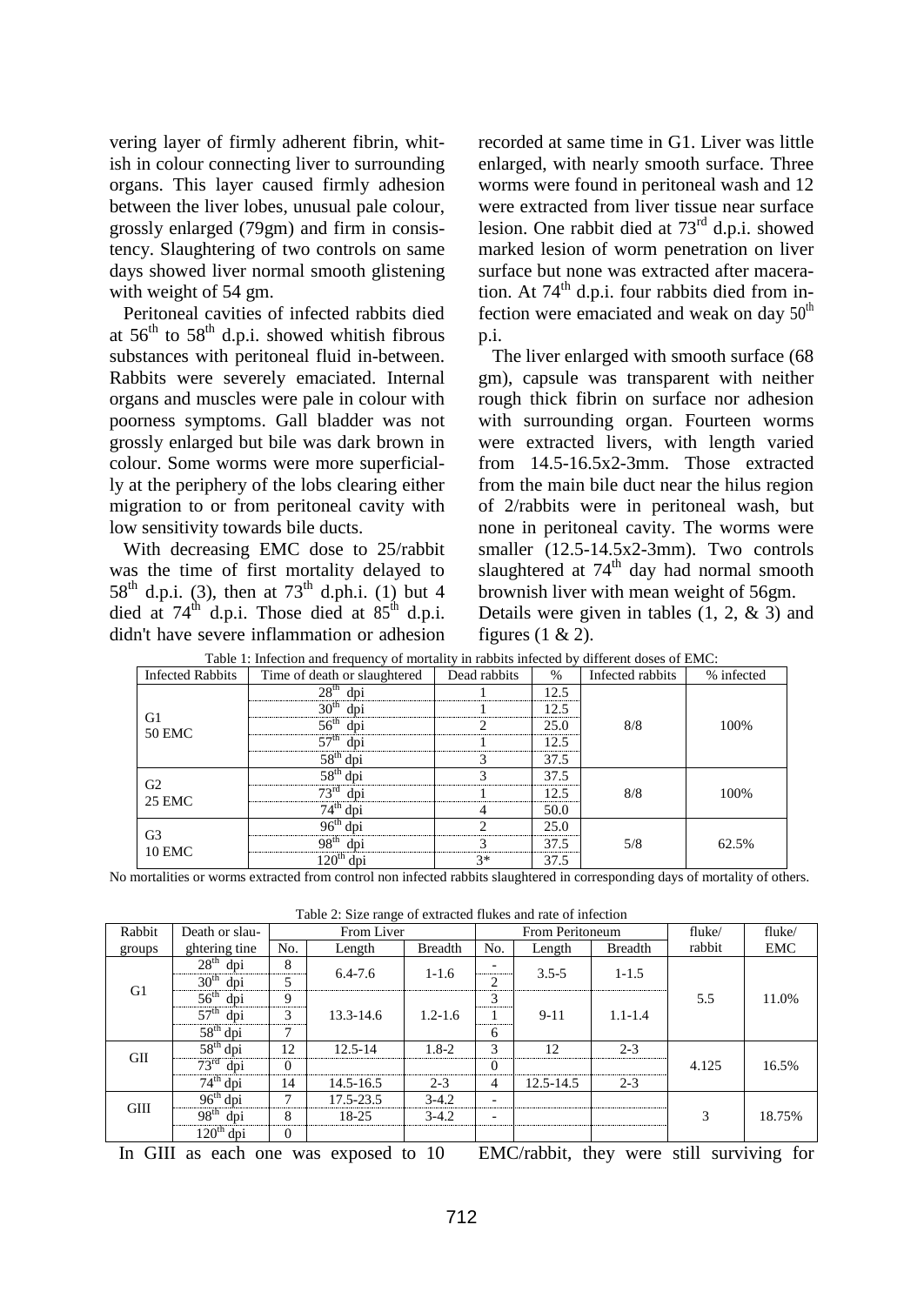long time (96-98 d.p.i.) without marked disturbances. Emaciation and weakness appeared on infected rabbits from the day  $65^{\text{th}}$ p.i. Three rabbits from this group (37.5%) did not die, did not show marked change in their general health conditions and still alive. On slaughtering them at  $120<sup>th</sup>$  d.p.i. they appeared to be overcome this dose level after penetration of the juvenile flukes, where very minute lesions were detected on their liver surface without extraction of any worm after maceration of their liver.

The liver of rabbits died at 96  $\&$  98<sup>th</sup> d.p.i. appeared as that in fig (1-A) , have normal colour, glistening, and consistency. Its mean weight was 57 gram (mean weight of 2 livers from normal non-infested rabbits of similar age was 58 gram). The only lesions detected on their liver surface was a round elevated necrotic points yellowish to brown in colour representing the site of juvenile worms penetration. There was no adhesion or fibrosis between the liver and the surrounding organs that have a normal colour. Two to three worms were extracted from the main bile ducts of each liver. The extracted flukes were larger than before measured 18- 26 mm length and 3-4.2 mm breadth, in a good nourished condition. The mounted specimens showed complete development of most internal organs but there was no egg present in worms' uterus to day  $98<sup>th</sup>$  d.p.i. Only 4 eggs of *Fasciola* species were small elongated, without embryonic cells and measured 110-125x 45u, were detected in examining warm water of a rabbit died at  $98<sup>th</sup>$  p.i. after liver maceration. No worm was detected in peritoneal wash at PI. The infection rate was 100% in rabbits exposed to *F. gigantica* in dose of 25-50 EMC/rabbit, but was 62.5% with 10 EMC/rabbit. There was a direct relation between of EMC dose increases and early mortalities.

 Level of antibodies developed in infected rabbits**:** The level of AFAb (IgM & IgG) using ELISA was estimated in relation to infection by different doses of EMC as described. The data revealed gradually increase in IgM level directly after infection during the first week post infection (wpi), little decreased during the second wpi and then disappeared. Antibody titer reflexed by ELISA/OD was high in rabbits infected by high dose (0.735) than those infected by low dose (0.622) as compared to control (0.023).

IgG against juveniles increased from  $2<sup>nd</sup>$ w.p.i., at 3rd wpi, value was higher in GI (0.681) than GII (0.677) or GIII (0.598)

 ELlSA OD was increased in GI to 0.655 and 0.671 at the  $4<sup>th</sup>$  and  $6<sup>th</sup>$  wpi. respectively and did not increase but it decreased to 0.555 after this till end of the observation period which was associated with death of these rabbits at  $58<sup>th</sup>$  d.p.i. In the contrary, mean ELlSA/OD was increased in the other two groups for 0.733, 0.700, 0.656 and 643 in GII and it reached to 0.811, 0.786, 0.702 & 0.632 in GIII at the weeks 4, 6, 8 & 10 post infections respectively in comparison with GI and control group. The data showed no marked role for the increase in the dose of EMC in causing severe changes in the level of produced anti-*Fasciola* antibodies on the level of present study

| Dose of        |     | Mean ELISA value for 5 rabbit samples at, |                        |                        |                                    |                        |                        |                         |  |
|----------------|-----|-------------------------------------------|------------------------|------------------------|------------------------------------|------------------------|------------------------|-------------------------|--|
| EMC/rabbit     | Ig  | $1st$ wpi                                 | 2 <sup>nd</sup><br>wpi | 3 <sup>rd</sup><br>wpi | 4 <sup>th</sup><br>W <sub>D1</sub> | $6^{\text{th}}$<br>wpi | 8 <sup>th</sup><br>wpi | $10^{\text{th}}$<br>wpi |  |
| G.I            | IgM | 0.735                                     | 0.555                  | 0.033                  | 0.023                              | 0.022                  | 0.024                  | 0.022                   |  |
| (50 EMC)       | IgG | 0.117                                     | 0.421                  | 0.681                  | 0.655                              | 0.671                  | 0.644                  | 0.555                   |  |
| G.1I           | IgM | 0.665                                     | 0.523                  | 0.040                  | 0.035                              | 0.030                  | 0.027                  | 0.028                   |  |
| (25 EMC)       | IgG | 0.115                                     | 0.446                  | 0.677                  | 0.733                              | 0.700                  | 0.656                  | 0.643                   |  |
| $G.-III$       | IgM | 0.622                                     | 0.456                  | 0.030                  | 0.025                              | 0.027                  | 0.022                  | 0.026                   |  |
| $(10$ EMC $)$  | IgG | 0.116                                     | 0.567                  | 0.598                  | 0.811                              | 0.786                  | 0.702                  | 0.632                   |  |
| Control        | IgM | 0.023                                     | 0.021                  | 0.026                  | 0.025                              | 0.021                  | 0.025                  | 0.024                   |  |
| (non infected) | IgG | 0.011                                     | 0.013                  | 0.014                  | 0.012                              | 0.011                  | 0.015                  | 0.014                   |  |

Table 3: Change in mean ELISA values in relation to dose of *F. gigantica* EMC and post infection time.

 $wpi = weeks$  post infection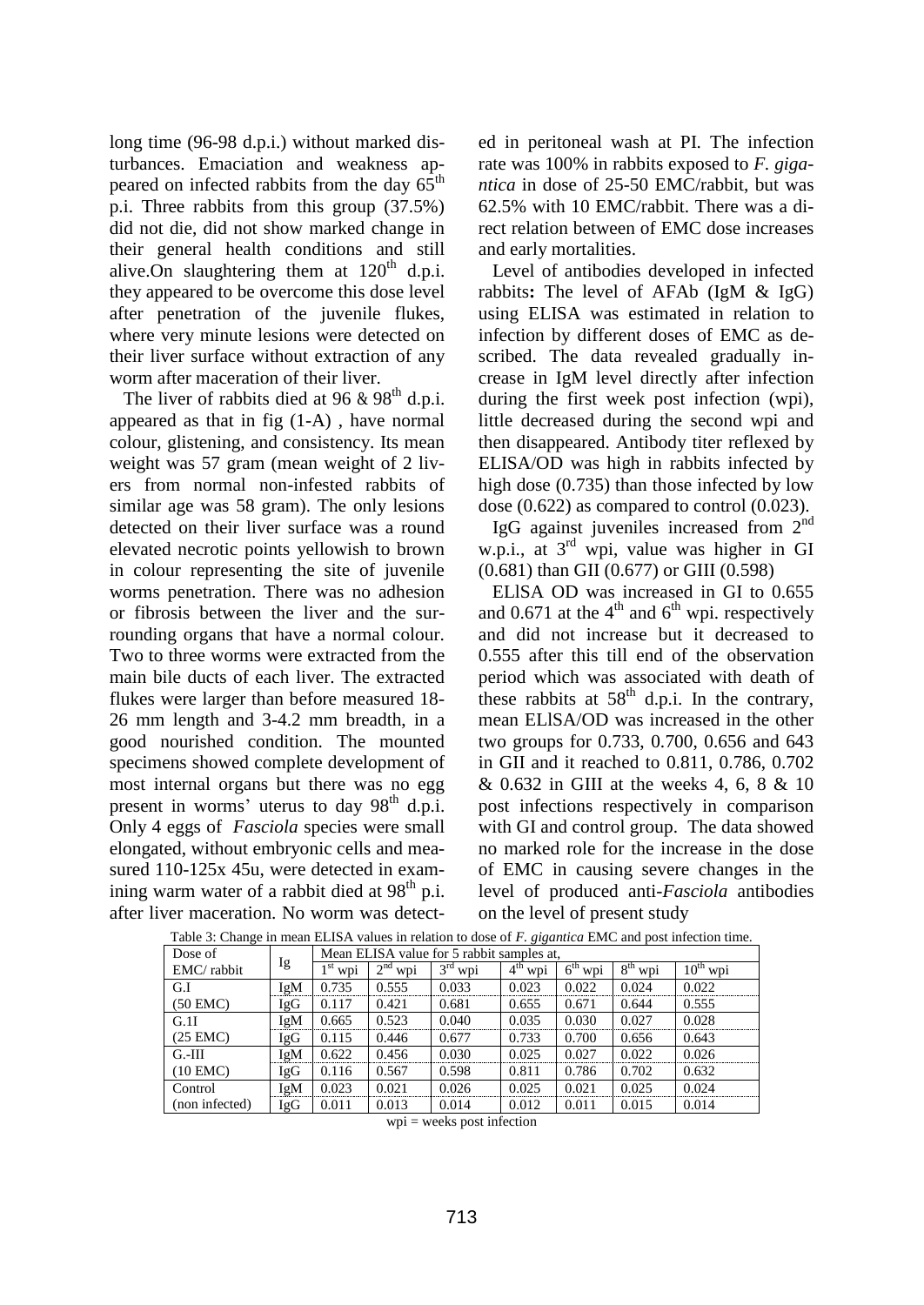#### **Discussion**

 Development of *Fasciola* in the vertebrate hosts was affected by multiple factors control the infective dose (ID) and the host innate resistance. The two factors controlled the suspected pathogenicity that occurred in this host (Mango *et al,* 1972). This work developed during continuous observation recorded among others work on *F. gigantica* in rabbits. This agreed with Gerber *et al.* (1974) Adedokun and Fagbemi (2001) and [Sherif](https://www.ncbi.nlm.nih.gov/pubmed/?term=Sherif%20N%5BAuthor%5D&cauthor=true&cauthor_uid=17216940) *et al.* (2001), but differed with Hassanain *et al*. (1990).

 Infection of three groups of rabbits by 3 different doses of *F. ggiantica* EMC proved rabbit as a host but with special condition to for maturity before rabbit death. Development of *F. ggiantica* in rabbit affected by EMC, depended on rabbit health condition, innate resistance, management and nutrition post infection. The juveniles that penetrate liver early in their life returned back to peritoneum around  $28<sup>th</sup>$  dpi., which caused mortality in weak rabbit (Gerber *et al*, 1974).

 In the present study, 50 EMC/ rabbit led to death of all rabbits preceded by weakness and emaciation before death, on PM there was liver cirrhosis, and adhesion with surrounding organs. Extraction of juveniles migrated superficial in liver tissues clarified that their migrated without sensitivity requirement or attraction toward bile duct. This disagreed with Adedokum and Fagbemi (2001) who found that flukes in the bile ducts 40 days after infection in sheep. With dose of 25EMC rabbits survived for long time. Their liver enlarged, degree of adhesion was less, with some flukes in peritoneal cavity and liver. With dose to 10 EMC, rabbits survived without disturbances in health conditions for long time, without worms in the peritoneal cavity. This might be due to the fact that juvenile flukes found enough room to migrate into the liver. A dose was suitable for worm development in experimentally rabbits. This agreed with Adedokun and Fagbemi (2001) and [Sherif](https://www.ncbi.nlm.nih.gov/pubmed/?term=Sherif%20N%5BAuthor%5D&cauthor=true&cauthor_uid=17216940) *et al.* (2001) who used low dose (5EMC) to obtain *F. gigantica* in rabbit. But, this disagreed with Hassanain *et al*. (1990) and EI-Sayad (1997). At 5-10 EMC worm reached maturity but infection failed in some animals [\(Sherif](https://www.ncbi.nlm.nih.gov/pubmed/?term=Sherif%20N%5BAuthor%5D&cauthor=true&cauthor_uid=17216940) *et al*, 2001). Failure in some rabbits was related to its' innate resistant to capsulation of early juveniles with low chemotactic sensitivity to reach bile ducts. In the present study, rabbit survived for a time with good health condition and low pathogenicity. This clarified presence of natural fascioliasis infection in rabbits (Apt *et al*, 1993). Migration of juvenile flukes to liver led to severe fibrosis and adhesion between liver and surrounding organs from repeated bleeding due to EMC high dose. The repeated penetration to liver due to high dose caused mortality (Srivastava and Singh, 1972).

 In the present study, identification of eggs after maceration of one liver showed proved *Fasciola* development under experimental conditions. Also, absence worm or piece of worm with eggs in the uterus might be due to the fact that eggs originated from one early mature worm, destructed during liver maceration with presence of worms' anterior.

 In the present study, IgM gradually increased in the  $1<sup>st</sup>$  wpi, slight decreased in  $2<sup>nd</sup>$  and then disappeared. IgG increased in  $2<sup>nd</sup>$  to  $4<sup>th</sup>$ wpi and then slightly decreased to experimental end. Changes in antibody level were not related to EMC dose used. Mild variations in level might be related to host ability to deal with infection. This agreed with Itagald *et al.* (1989) in cattle using *F. hepatica*, IgG was low in  $1^{st}$  wpi. and then increased from the  $4^{th}$  to  $6^{th}$  wpi.

 Decrease of the antibodies' level in GI after the  $6<sup>th</sup>$  wpi was related to weakness and ultra-ions in rabbits' health conditions. Doses of 10 or 25 EMC stimulated rabbit immune system to produce more antibodies without bad effect on health conditions. Absence of relation between infective dose and level of AFAb showed that rate of fluke development depended on immune system to tolerate the stress on liver infection. This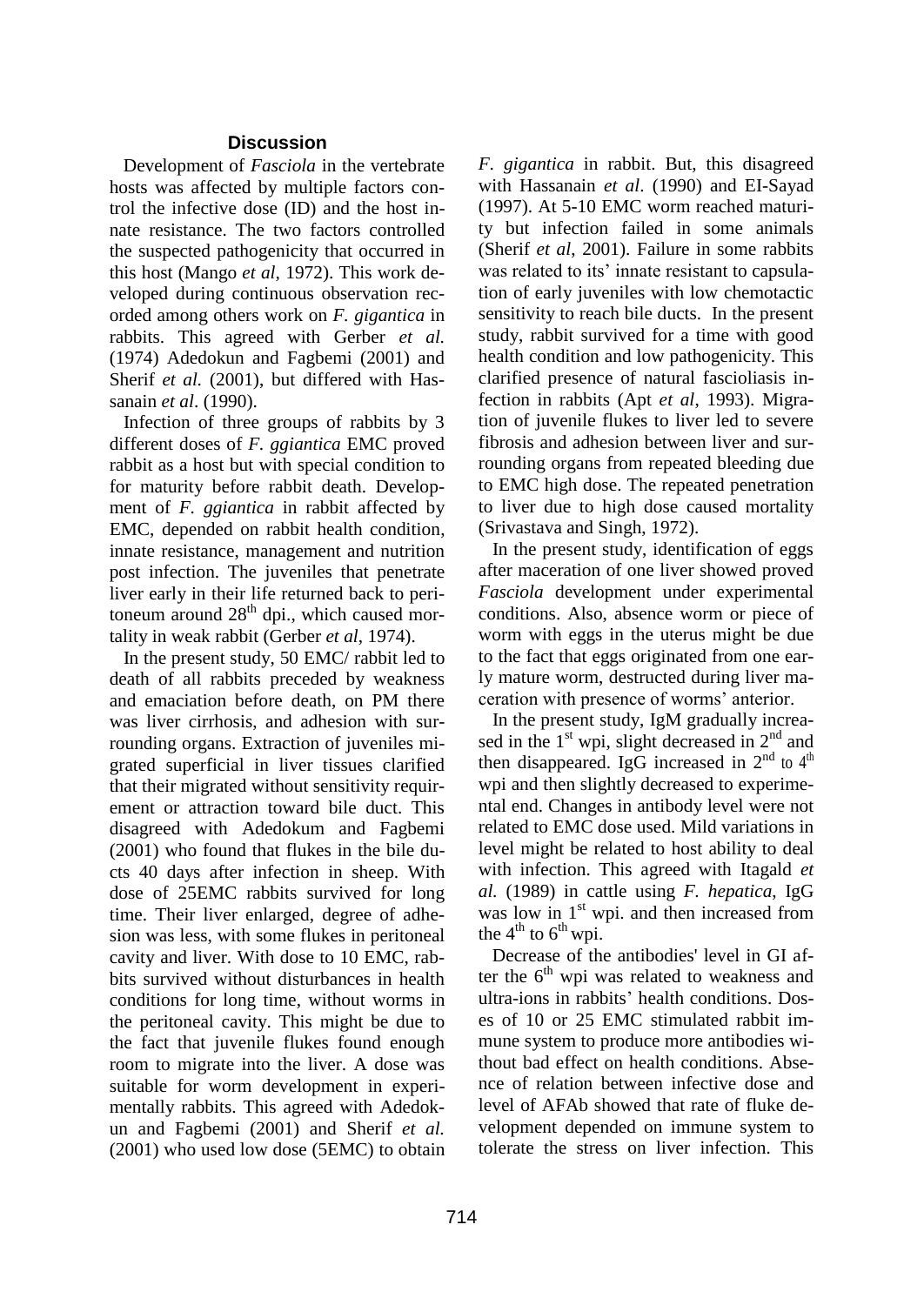agreed with Rickard and Howell (1982) who reported the same in sheep. But, Hughes *et al.* (1981) found that antibody-mediated cytotoxic action killed migrating larval stages and young flukes.

 No doubt, the worms size was related to age of fluke and nutrient available to larval stages, flukes in liver were good nourished than those in peritoneum, the ectopic site. Also, fluke extracted from liver fibroses was small in size than those extracted from nonfibroses parenchymatic tissue.

#### **Conclusion**

 The outcome data, recommended infecting large number of rabbits by 10EMC. This dose protected them from early death and overcome the percentage of failure of infection. Fluke supposed to reach maturity in rabbits 14-16 weeks post infection.

#### **References**

**[Abdolahi,](https://www.researchgate.net/profile/Samaneh_Abdolahi) S, Shahriari, B, 2016:** Detection of *Fasciola hepatica* and *Fasciola gigantica* common and uncommon antigens, using rabbit hyper immune serum raised against their excretory– secretory and somatic antigens. https://www. researchgate. net/publication/290507400\_

**Adedokun, OA, Fagbemi, BO, 2001:** The assessment of *Fasciola gigantica* infection in the rabbit (*Oryctolagus cuniculus*) as a laboratory model parasite development clinical symptoms and liver pathology. Afr. J. Biomed. Res. 14: 161-3

**Apt, W, Aguilera, X, Vega, F, Alcaíno, H, Zulantay, I,** *et al***, 1993:** Prevalence of fascioliasis in humans, horses, pigs, & wild rabbits in 3 Chilean provinces. Bol. Ofic. Sanit Panam. 115, 5: 405-14

**El-Bahy, MM, Mahgoub, AM, Taher, EE, 2014:** Contributions on human fascioliasis and its snail intermediate host in Nile Delta, Egypt Int. J. Basic Applied Sci. 3, 3:172-9

**EI-Sayed, MH, 1997:** Comparative studies on the effect of bithionol, praziqantel and triclabendazole in rabbit's fascioliasis. J. Egypt. Soc. Parasitol. 27, 1:131-42.

**Ezzat, MA, Abdel-Ghani, AF, 1960:** The daily output of *F. gigantica* eggs as estimated from a naturally infected rabbit. Proceed. 1<sup>st</sup> Ann. Vet. Cong. Egypt.

**Gerber, H, Horchner, F, Oguz. A, 1974:** *F. gigantica* infection in small laboratory animals. Berl. Munch. Tierarzt.Wschr. 87, 11: 207-10.

**Hassanain, MA, Shalaby, S, Derbala, A, 1990:** Infectivity and antibody response of irradiated *F. gigantica* encysted metacercaria in rabbits. J. Egypt. Vet. Med. Ass. 50, 2:267-4.

**Hughes, D, Harness, E, Doy, T, 1981:** The different stages of *Fasciola hepatica* capable of inducing immunity and the susceptibility of various stages to immunological attack in the sensitized rat. Res. Vet. Sci. 30:93-8.

**Itagaki, T, Ohta, N, Hosaka, Y, Chinone, S, Itagaki, H, 1989:** Diagnosis of *Fasciola* species infection in cattle by Enzyme-Linked Immuno-Sorbent Assay. Japn. J. Vet. Sci 51, 4:23-8.

**Liu, P, Cui, J, Liu, RD, Wang, M, Jiang, P,** *et al,* **2015:** Protective immunity against *Trichinella spiralis* infection induced by TsNd vaccine in mice. Parasit. Vectors, 8:185-92.

**Lowry, OH, Rosebrough, NJ, Farr, AL, Rondall. RJ, 1961:** Protein measurement with the Folln phenol reagent. J. Bio. Chem. 193:265-75.

**Mango, AM, Mango, CK, Esamal, D, 1972:** A preliminary note on the susceptibility, prepatency and recovery of *F. gigantica* in small laboratory animals. J. Helminthol. 46, 4:381-6.

**Oldham, G, 1983:** Antibodies to *F. hepatica* antigens during experimental infections in cattle measured by ELlSA. Vet. Parasitol. 13:151-8.

**Pritchard, MN, Kruse, CO, 1982:** The Collection and Preservation of Animal Parasites: Library of Congress Cataloguing in Publication Data.

**Rickard, M, Howell, M, 1982:** Comparative aspects of immunity in fascioliasis and cysticercosis in domesticated animals. In: Biology & Co-ntrol of Endoparasites. Academic Press, Austraila. **[Sherif, N,](https://www.ncbi.nlm.nih.gov/pubmed/?term=Sherif%20N%5BAuthor%5D&cauthor=true&cauthor_uid=17216940) [Shalaby, I,](https://www.ncbi.nlm.nih.gov/pubmed/?term=Shalaby%20I%5BAuthor%5D&cauthor=true&cauthor_uid=17216940) [Abdel Moneim, M,](https://www.ncbi.nlm.nih.gov/pubmed/?term=Abdel%20Moneim%20M%5BAuthor%5D&cauthor=true&cauthor_uid=17216940) [Sol](https://www.ncbi.nlm.nih.gov/pubmed/?term=Soliman%20M%5BAuthor%5D&cauthor=true&cauthor_uid=17216940)[iman, M,](https://www.ncbi.nlm.nih.gov/pubmed/?term=Soliman%20M%5BAuthor%5D&cauthor=true&cauthor_uid=17216940) 2001:** Experimental infection of rabbits with *Fasciola gigantica* and treatment with

triclabendazole (TCBZ) or BT6: parasitological, haematological and immunological findings. [J.](https://www.ncbi.nlm.nih.gov/pubmed/17216940) Egypt. [Publ. Hlth.](https://www.ncbi.nlm.nih.gov/pubmed/17216940) Assoc. 76, 5/6:505-29.

**Smyth, JD, 1994:** Introduction to animal Parasitology,  $3<sup>rd</sup>$  edition. Press Syndicate of the University of Cambridge, Pitt Building, Trumpington Street, Cambridge CB2 1RP, 40

**Srivastava, PS, Singh, KS, 1972:** Some observations on the pathology of experimental *Fasciola gigantica* infection in rabbit. Indian J. Anim. Sci. 42, 1:72-6.

**Tang, B, Liu, M, Wang, L, 2015:** Characterisation of a high-frequency gene encoding a strongly antigenic cystatin-like protein from *Trichinella spiralis* at its early invasion stage. Parasit. Vectors 8:78-92.